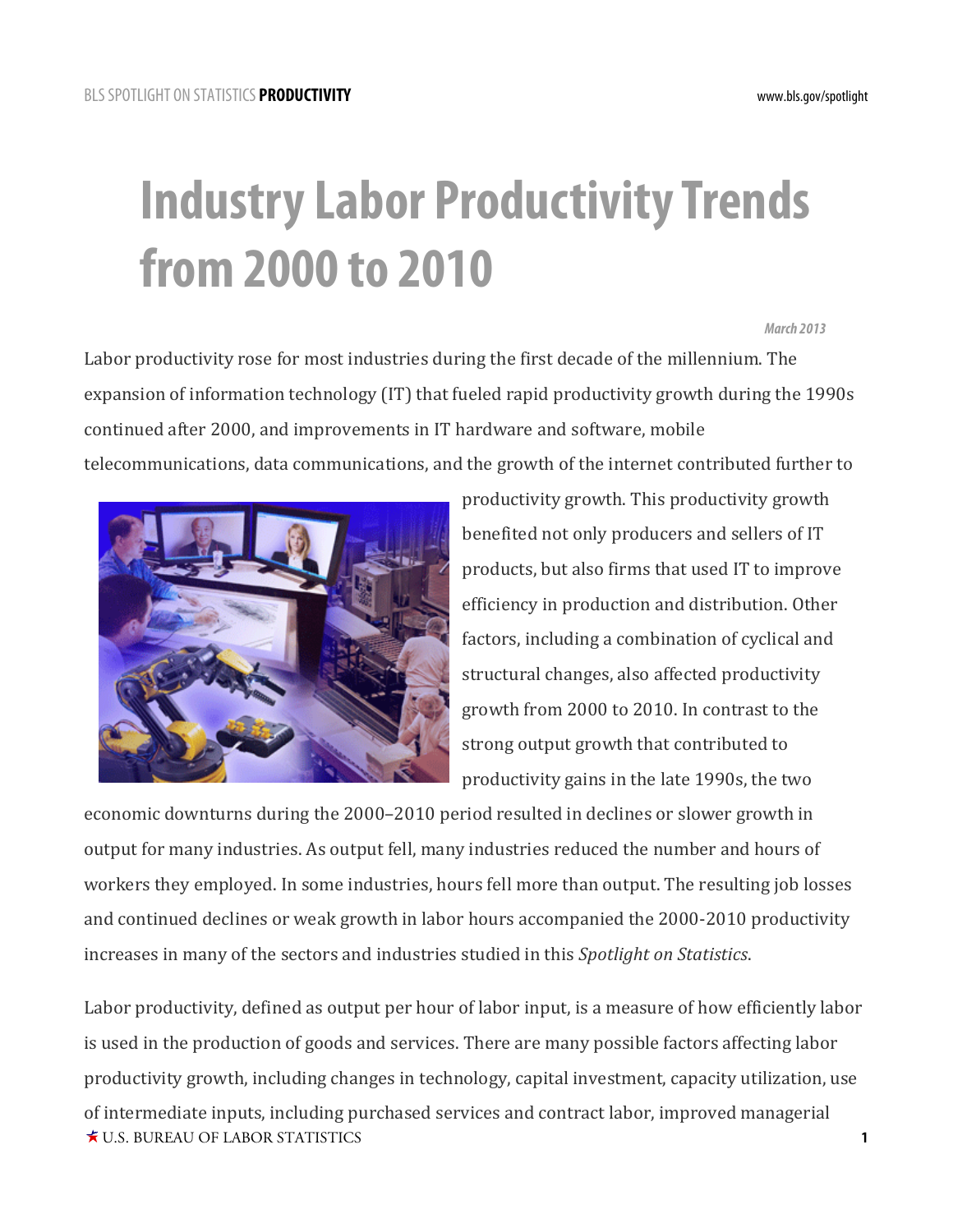#### BLS SPOTLIGHT ON STATISTICS **PRODUCTIVITY** www.bls.gov/spotlight

skills or organization of production, and improved skills of the work force. Other factors, including increased globalization, offshoring of production, and domestic outsourcing, are also reflected in the productivity gains in some industries.

This *Spotlight on Statistics* examines BLS labor productivity trends from 2000 through 2010 for selected industries and sectors within the nonfarm business sector of the U.S. economy. These industry and sector trends provide insight into underlying shifts within the U.S. economy and the sources of aggregate productivity growth.

NOTE: Measures for the manufacturing, mining, wholesale trade, retail trade, and accommodation and food services sectors included in this *Spotlight* reflect comprehensive coverage of industries in the sector. Measures for several additional sectors are also presented for illustrative purposes. For the utilities, information, transportation and warehousing, and other services sectors, the productivity series reflect the combined trends of component detailed industries that comprise over 70 percent of employment in each sector, but may not be representative of the industries that are not included.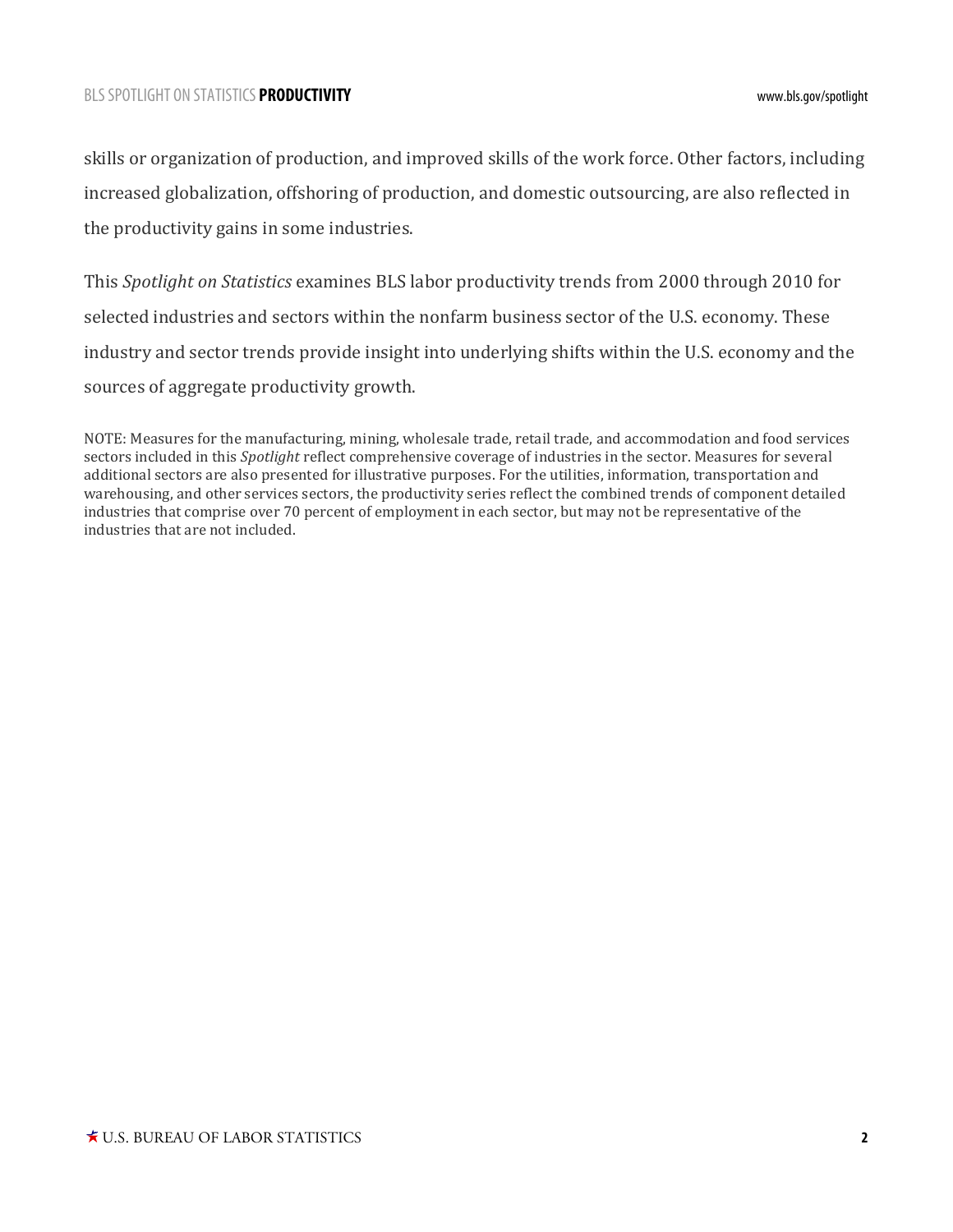### **Business cycles and industry productivity growth**

Productivity trends reflect cyclical changes as well as structural, long-term trends. Output and labor input typically increase during business cycle expansions and decline during recessions, although the magnitude and timing of output and input movements may differ—output usually falls earlier and faster than labor hours during a recession and, similarly, picks up in advance of hours during a recovery. Cyclical patterns in productivity growth, reflecting the underlying trends in output and labor hours, can be observed in individual industries and sectors as well as in the aggregate economy.

In order to better observe long-term productivity trends and minimize the effect of the business cycle on the measures, productivity growth is often measured from "peak to peak" of a business cycle. Two business cycle peaks occurred during the 2000–2010 period examined in this *Spotlight*, in March 2001 and December 2007. The corresponding annual peaks occurred in 2000 and 2007.

The charts below illustrate the effect of business cycles on industry productivity growth. Over the full business cycle from 2000 to 2007, productivity growth averaged between 0 and 4 percent per year in most of the industries studied. In contrast, during the recessionary period from 2007 to 2009, productivity declined in over half of the industries studied. Subsequently, many industries recorded very large increases in productivity from 2009 to 2010, the first year of the recovery.



Distribution of industry changes in output per hour, 2000-2007, 2007-2009, and 2009-2010

**Average Annual Percent Change** 

Source: U.S. Bureau of Labor Statistics.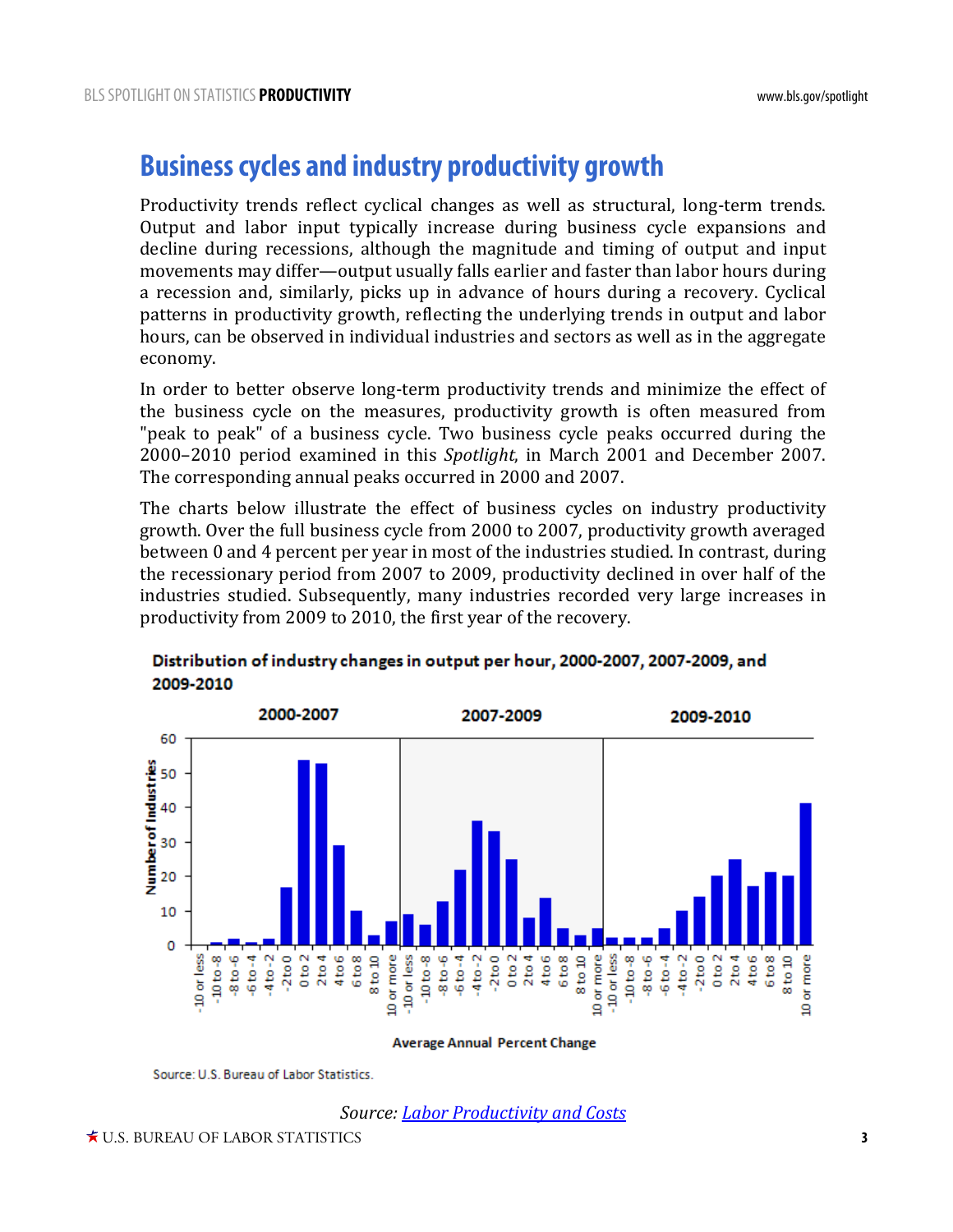### **Changes over the decade in employment shares of sectors studied**

Productivity measures for a number of detailed industries and for several aggregate sectors are highlighted in this *Spotlight*. Sector measures are derived as weighted aggregates of the measures for component industries.

The charts below show how employment shares have changed over the decade among the sectors studied in this *Spotlight*. Included in the measures of employment and hours are all workers who contribute to the output of the industry, including selfemployed and unpaid family workers as well as workers on establishment payrolls. As shown below, the manufacturing sector's employment share declined over the period, as the share attributable to service-providing industries expanded. The employment share of the accommodation and food services sector expanded the most among the sectors studied.

NOTE: The chart below shows the relative employment shares of the sectors for which industry productivity measures are published. Employment shares for the utilities, information, transportation and warehousing, and other services sectors reflect only the industries covered by the Industry Productivity Program.



#### Employment shares of sectors studied, 2000 and 2010

\*Note: Industry coverage is significant but less than 100 percent. Source: U.S. Bureau of Labor Statistics.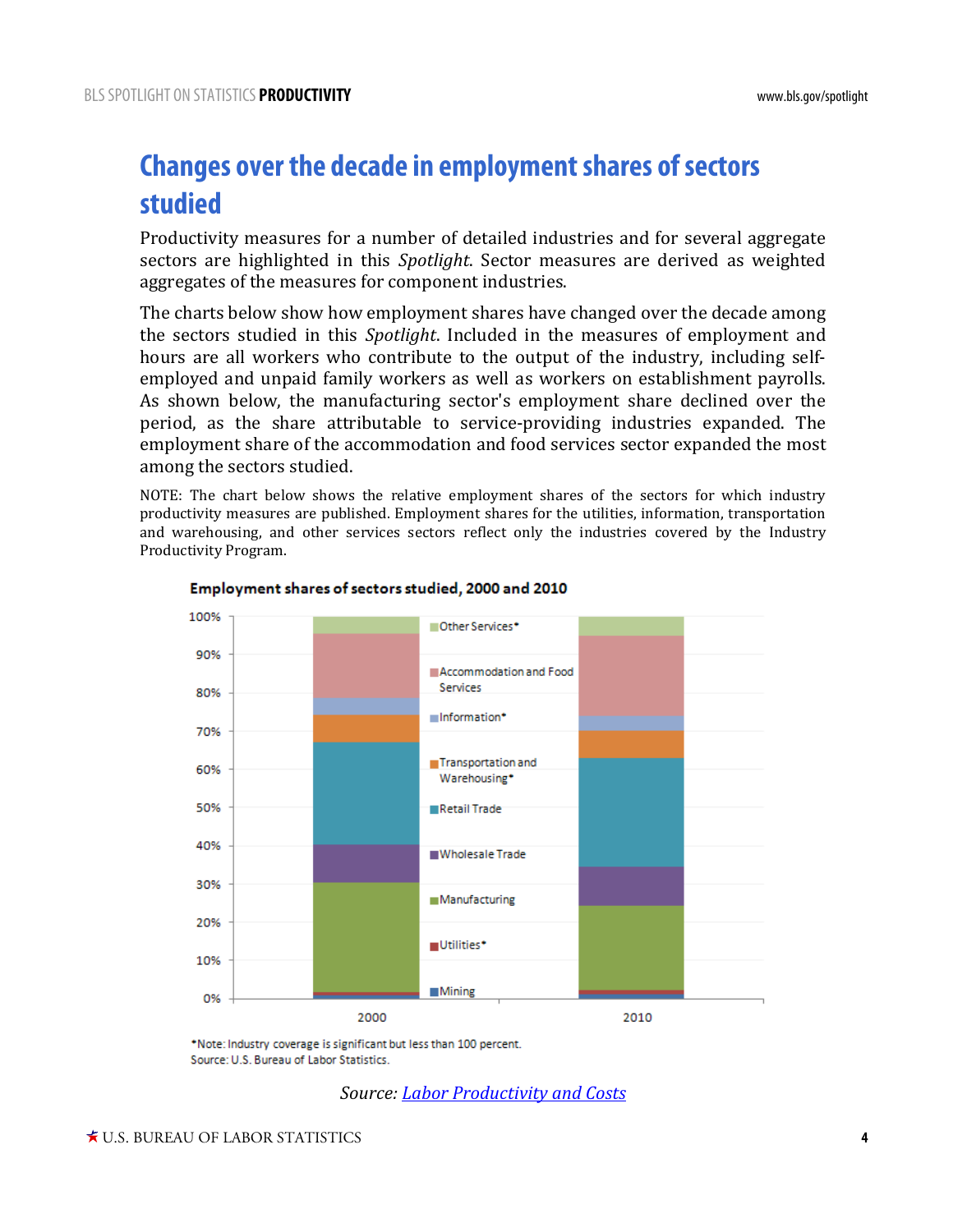### **Industries with the strongest labor productivity performance**

Industries that were major producers, sellers, or users of IT equipment were among the industries with the fastest productivity growth between 2000 and 2010. Of the 20 industries shown below, 15 posted increases in output over the period, while all but 2 recorded declines in hours.

For some industries, including wireless telecommunications carriers and computer and peripheral equipment manufacturing, strong productivity growth accompanied rapid output increases over the period. In other industries, such as photofinishing and video tape and disc rental stores, productivity rose despite reductions in output because labor hours were reduced even more. The structural changes that affected productivity growth in these industries also stemmed from the development of IT and the adoption of new technologies and products.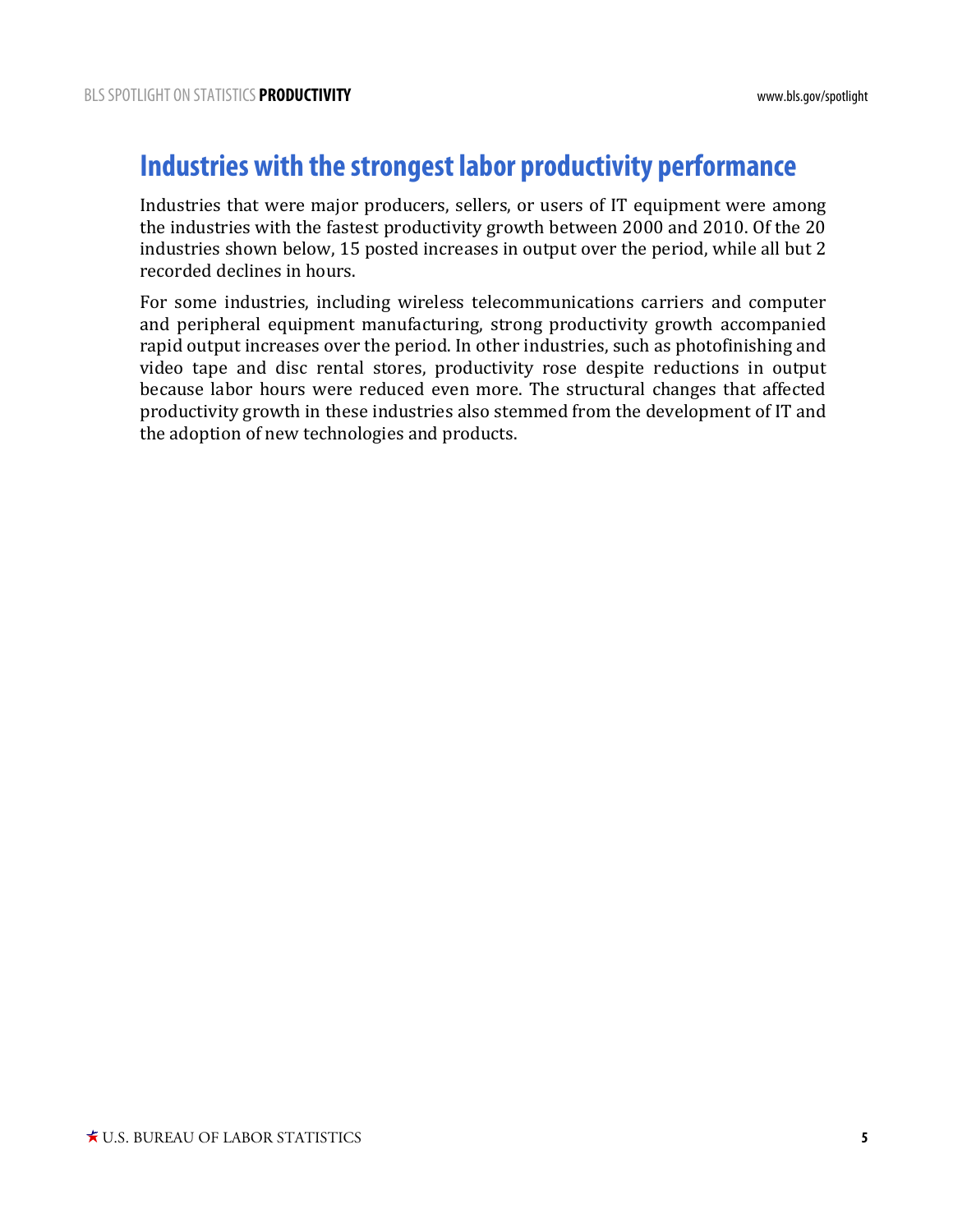| urca: LLC. Ruraau of Labor Ctatictics                         |   | <b>Labor productivity</b> |    |    |    |
|---------------------------------------------------------------|---|---------------------------|----|----|----|
|                                                               | 0 | 5                         | 10 | 15 | 20 |
| Motor vehicles manufacturing                                  |   |                           |    |    |    |
| Iron and steel mills and ferroalloy manufacturing             |   |                           |    |    |    |
| Cable and other subscription programming                      |   |                           |    |    |    |
| Lawn and garden equipment and supplies stores                 |   |                           |    |    |    |
| <b>Fabric mills</b>                                           |   |                           |    |    |    |
| Electrical and electronic goods merchant wholesalers          |   |                           |    |    |    |
| Video tape and disc rental                                    |   |                           |    |    |    |
| Office supplies, stationery, and gift stores                  |   |                           |    |    |    |
| Drugs and druggists' sundries merchant wholesalers            |   |                           |    |    |    |
| Manufacturing and reproducing<br>magnetic and optical media   |   |                           |    |    |    |
| Photofinishing                                                |   |                           |    |    |    |
| Other transportation equipment manufacturing                  |   |                           |    |    |    |
| Travel arrangement and reservation services                   |   |                           |    |    |    |
| Semiconductor and other electronic<br>component manufacturing |   |                           |    |    |    |
| Electronic shopping and mail-order houses                     |   |                           |    |    |    |
| Employment placement agencies                                 |   |                           |    |    |    |
| Commercial equipment merchant wholesalers                     |   |                           |    |    |    |
| Electronics and appliance stores                              |   |                           |    |    |    |
| Computer and peripheral equipment manufacturing               |   |                           |    |    |    |
| Wireless telecommunications carriers (except satellite)       |   |                           |    |    |    |

#### Industries with the most rapid change in output per hour, 2000-2010

Source: U.S. Bureau of Labor Statistics.

(Average annual percent change)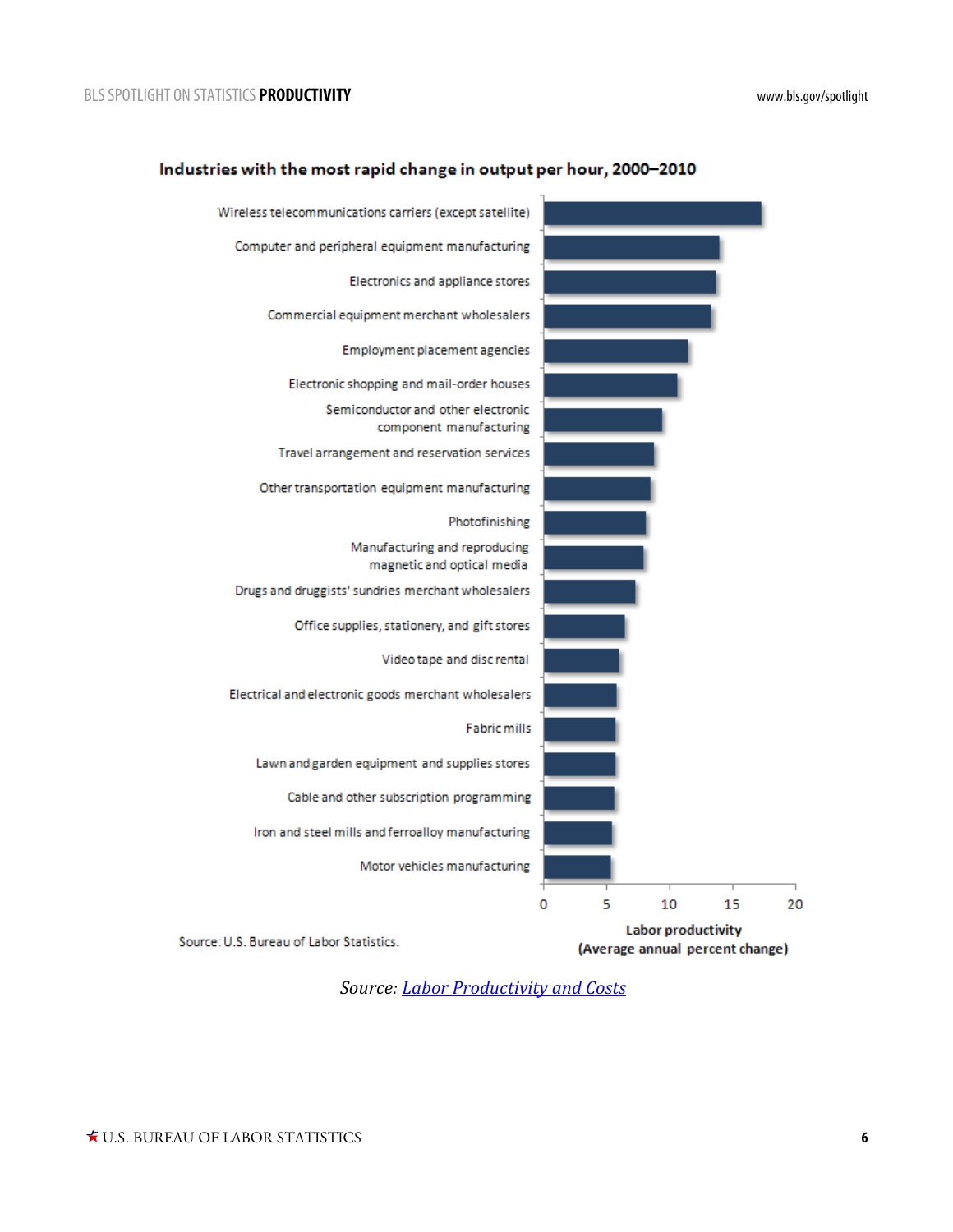### **Prices tend to rise more slowly when labor productivity increases more rapidly**

Increases in productivity offset the effect of hourly compensation increases on unit labor costs, a key component of price change. By reducing unit labor cost increases, productivity growth reduces inflationary pressure on prices.

In most industries studied, both productivity and prices rose from 2000 to 2010. However, industries where output prices fell were typically associated with productivity increases. In industries where productivity fell, prices were more likely to rise.

IT-related industries such as wireless telecommunications carriers, computer and peripheral equipment manufacturing, electronics and appliance stores, electronic shopping and mail-order houses, and semiconductor and other electronic component manufacturing recorded strong productivity gains in conjunction with substantial price declines between 2000 and 2010.

In contrast, coal mining, steel products from purchased steel, and reupholstery and furniture repair exhibited productivity declines combined with increasing prices during the period.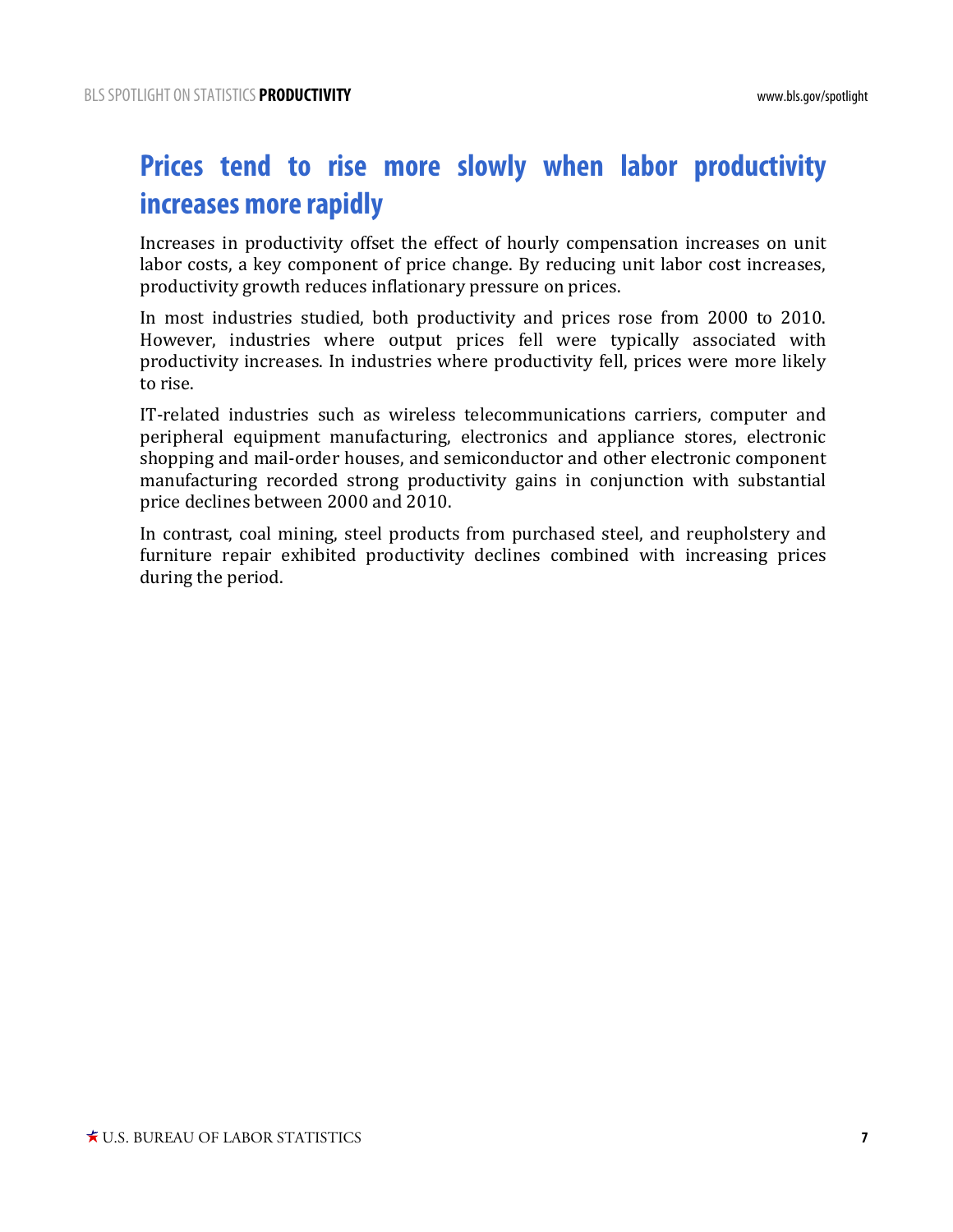

Changes in output per hour and prices, 2000-2010

The line represents the best-fit relationship between changes in productivity and changes in prices among all industries studied. Source: U.S. Bureau of Labor Statistics.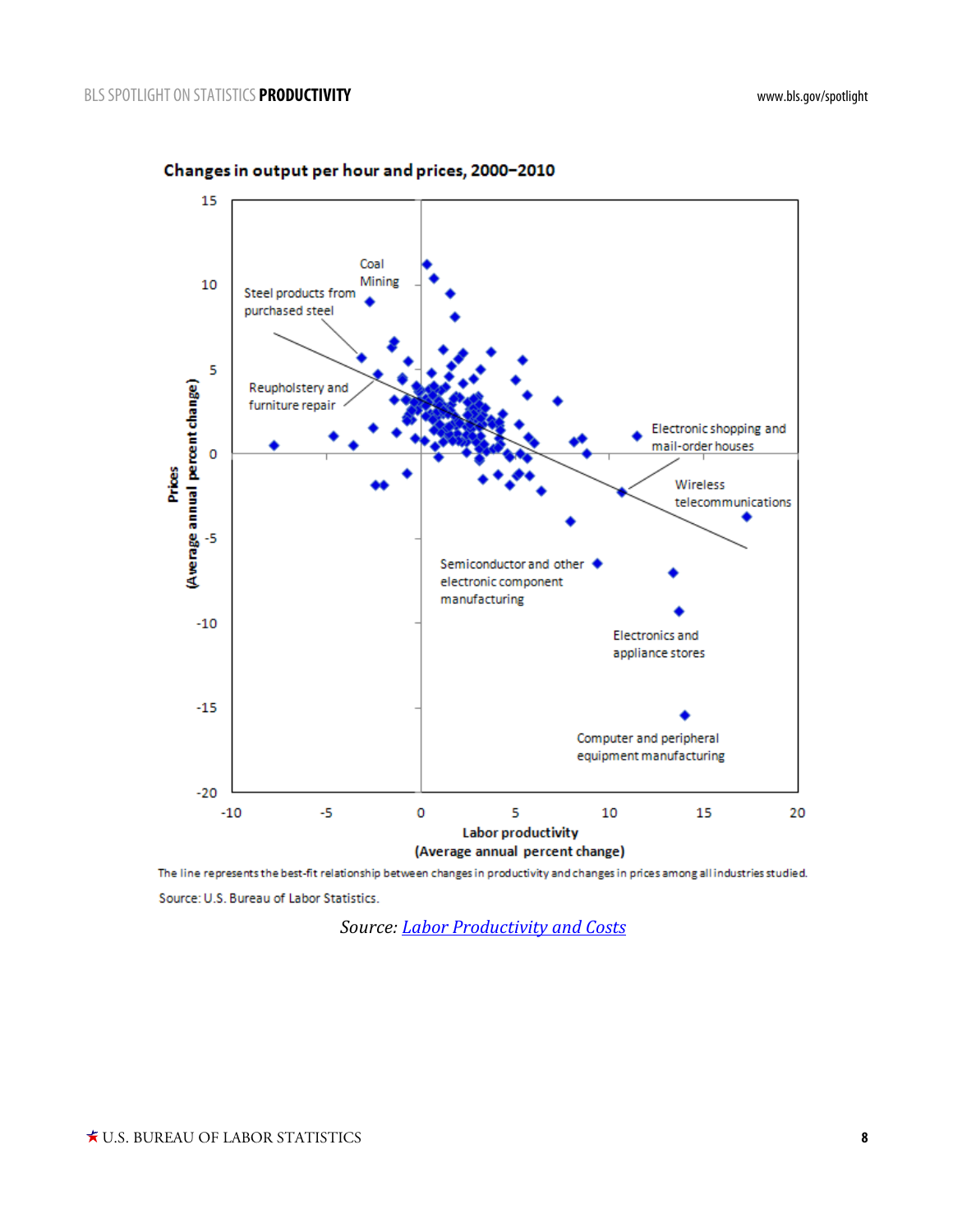# **Real hourly compensation tends to rise when labor productivity increases**

Increases in labor productivity mitigate the impact of rising hourly compensation on unit labor costs facing employers. Increases in labor productivity may also lead to increases in worker compensation. Most of the industries examined here posted increases in labor productivity and real hourly compensation over the decade.

Wireless telecommunications carriers, other transportation equipment manufacturing, manufacturing and reproducing magnetic and optical media, and cable and other subscription programming are three industries with particularly large increases in productivity and real hourly compensation.

At the other extreme, three apparel manufacturing industries—cut and sew apparel manufacturing, apparel knitting mills, and apparel accessories and other apparel manufacturing—recorded significant declines in both productivity and real hourly compensation.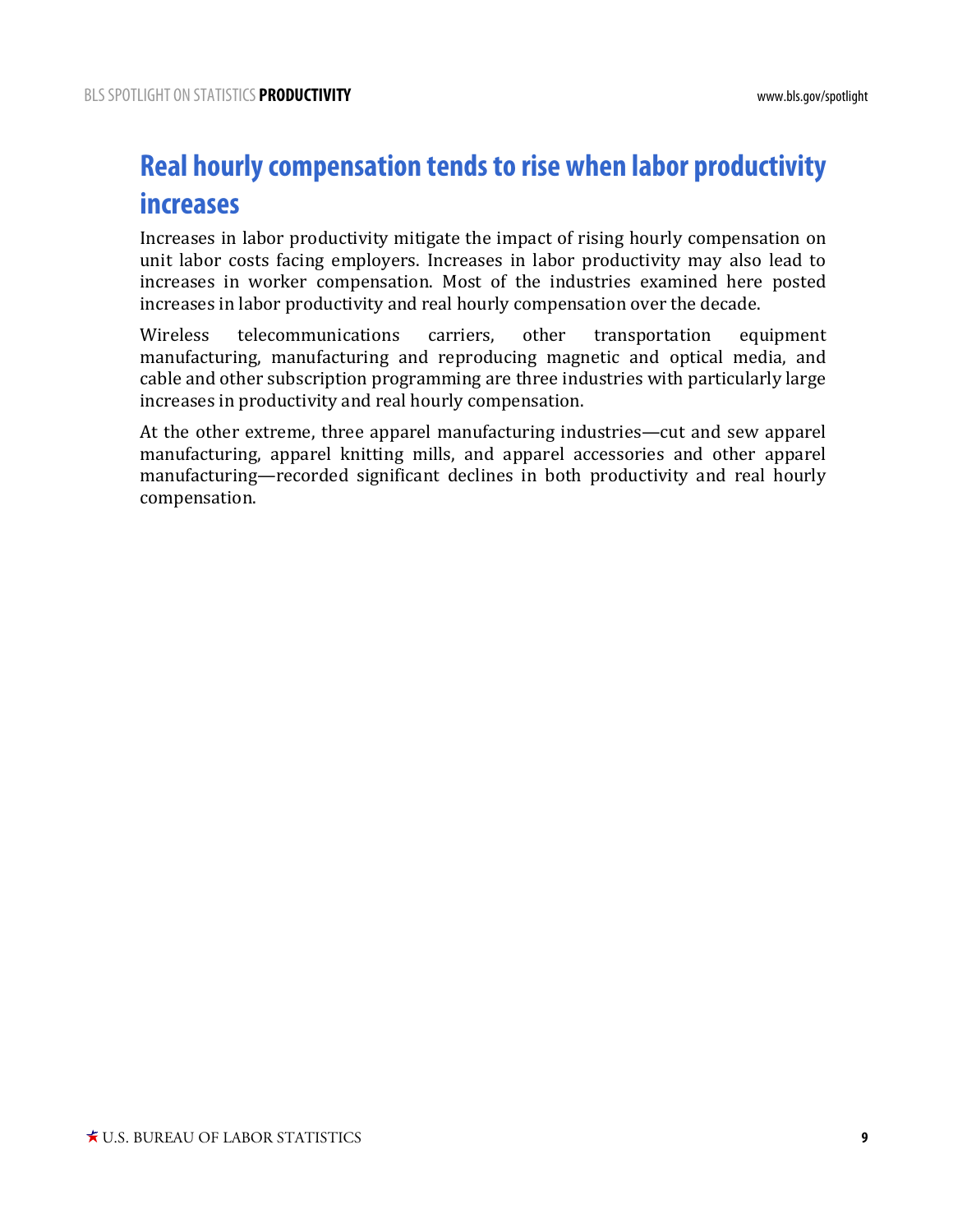

Changes in output per hour and real hourly compensation, 2000-2010

The line represents the best-fit relationship between changes in productivity and changes in real hourly compensation among all industries studied.

Source: U.S. Bureau of Labor Statistics.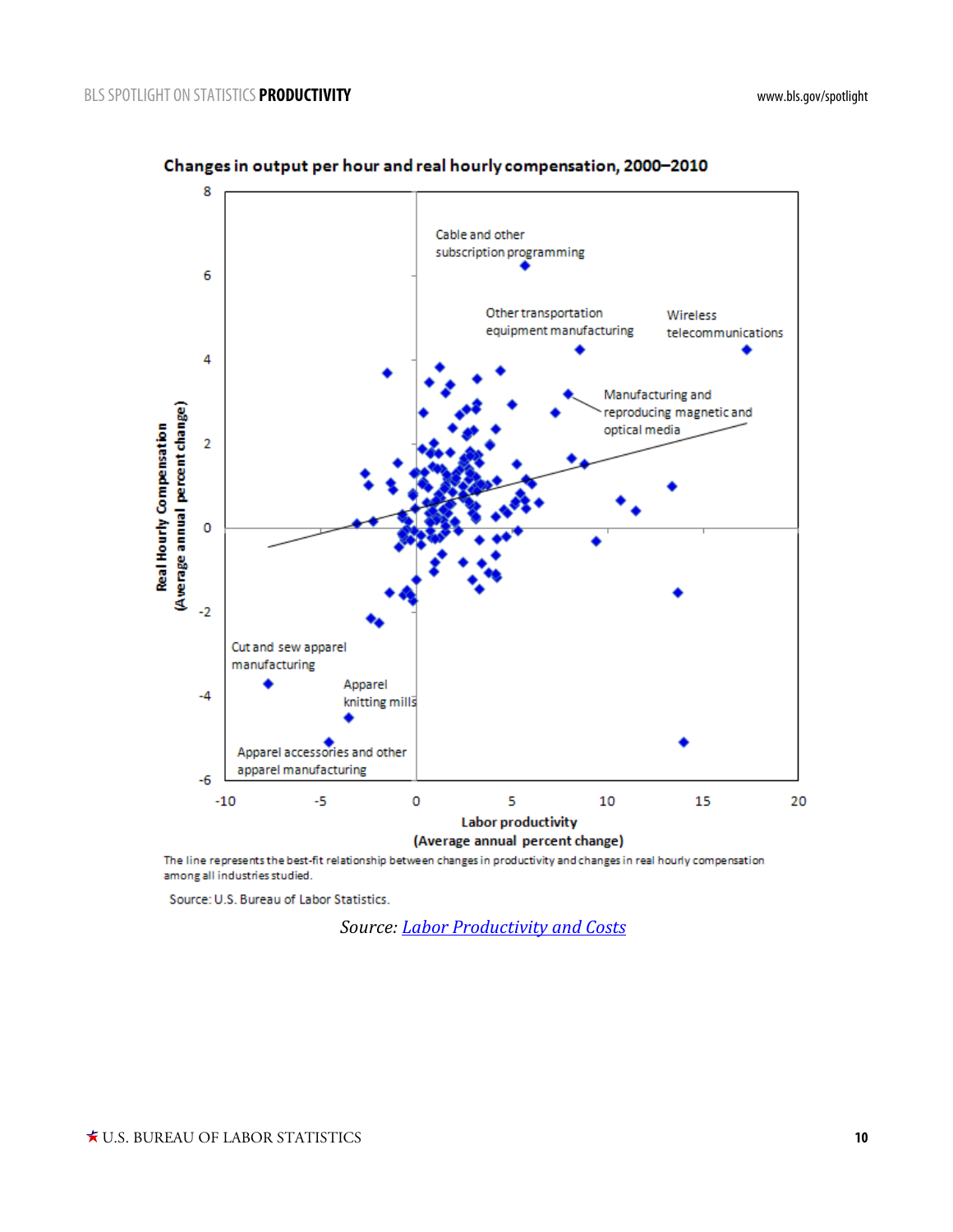# **There is no fixed relationship between employment change and labor productivity growth**

Changes in productivity were not strongly correlated with changes in employment from 2000 to 2010. Productivity increased in industries where employment rose (support activities for mining and other general merchandise stores) as well as in industries where employment fell (computer and peripheral equipment manufacturing, motor vehicle parts manufacturing, and fabric mills).

Productivity decreased in industries where employment rose (oil and gas extraction and coal mining), as well as in industries where employment fell (cut and sew apparel manufacturing and steel products from purchased steel).

While there is no firm relationship between changes in employment and changes in productivity, the chart below shows that most of the industries studied recorded a combination of employment declines and productivity increases.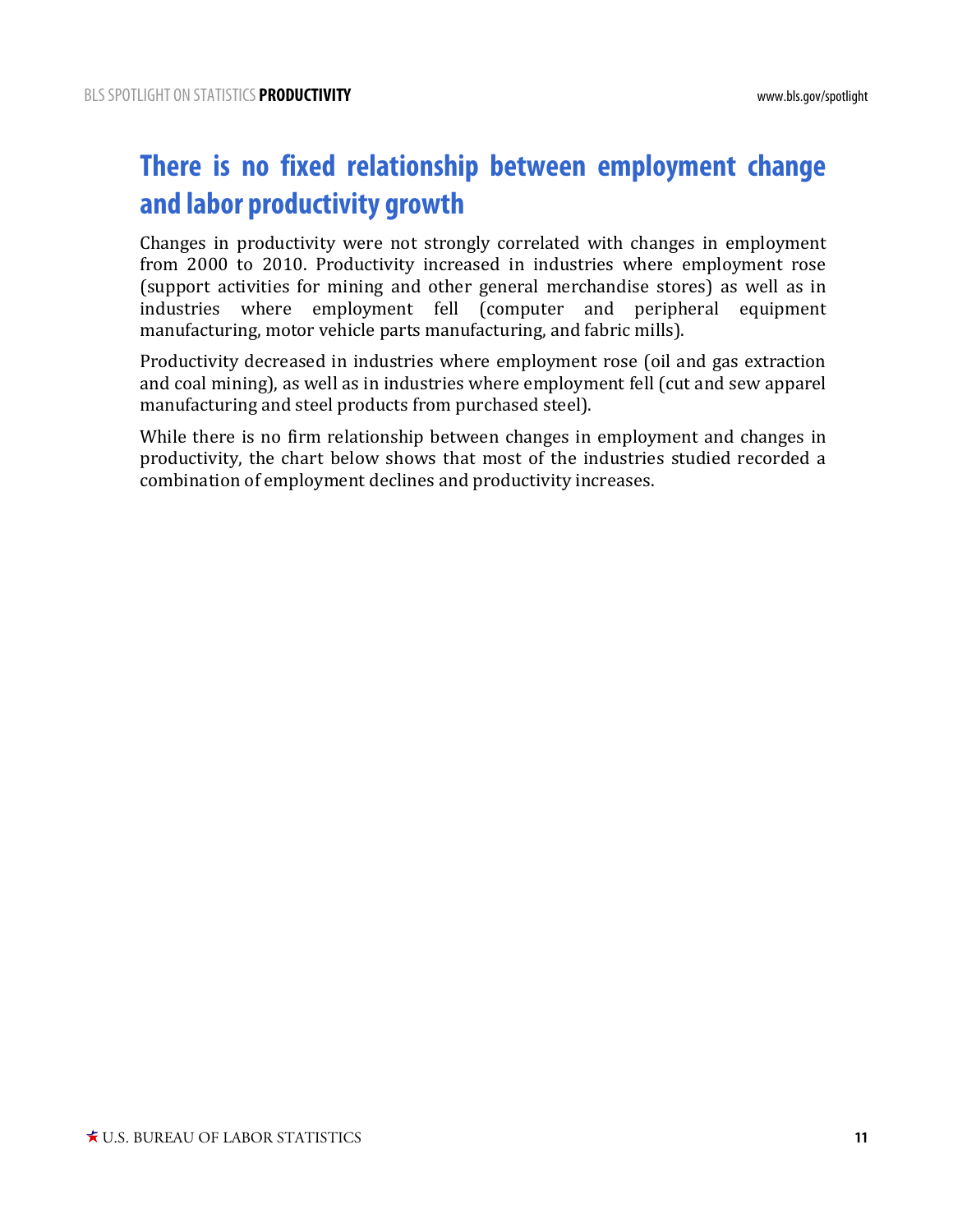

Changes in output per hour and employment, 2000-2010

The line represents the best-fit relationship between changes in productivity and changes in employment among all industries studied.

Source: U.S. Bureau of Labor Statistics.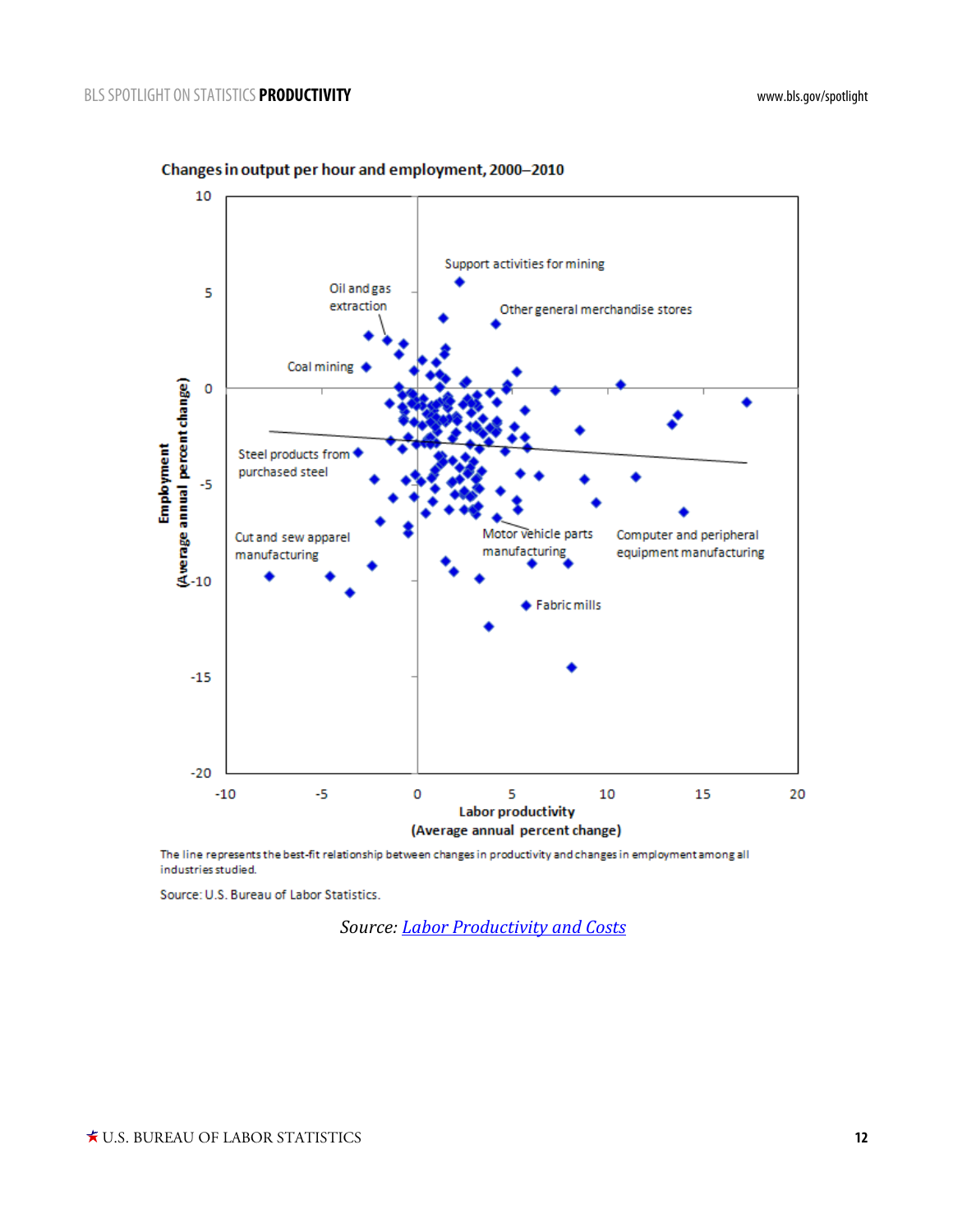### **Growth in labor productivity, output, and hours by sector**

Productivity increased over the decade from 2000 to 2010 in the nonfarm business sector as a whole and in most of the sectors studied. Productivity grew most rapidly in the information sector, while the manufacturing, retail trade, and wholesale trade sectors also had notable productivity increases. Productivity declined slightly in other services and more rapidly in the mining sector.

In nonfarm business overall, and in six of the nine sectors studied, productivity increases were accompanied by declines in labor hours. Hours declined most rapidly in the information, manufacturing, and transportation and warehousing sectors.

Labor hours increased in the mining sector as exploration activities increased, driven by global demand as reflected in volatile commodity prices, especially oil prices. Despite increases in labor hours, output declined slightly as more convenientlylocated sources were depleted.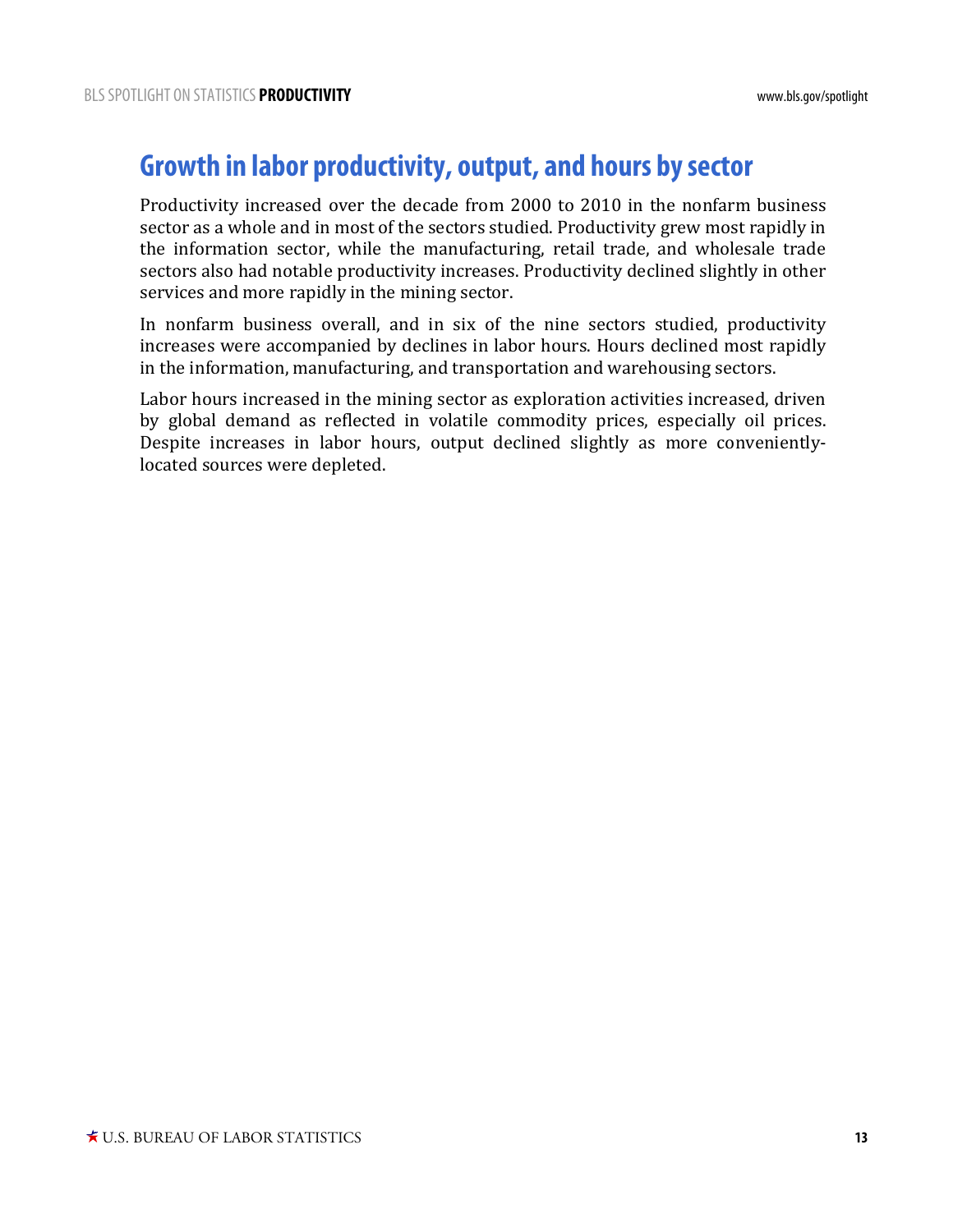

Changes in output per hour, output, and hours by sector, 2000-2010

\*Note: Industry coverage is significant but less than 100 percent.

Source: U.S. Bureau of Labor Statistics.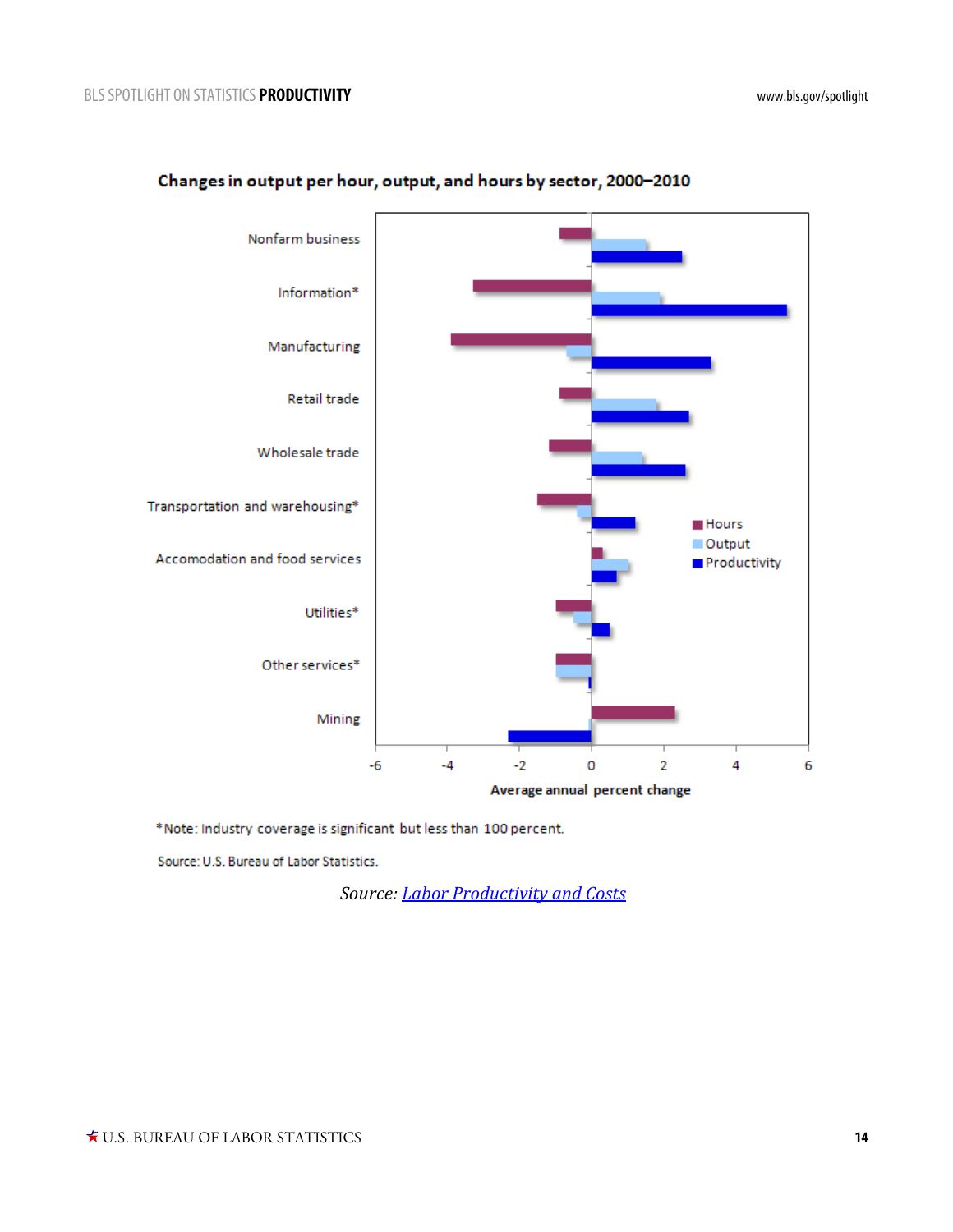### **Labor productivity growth by sector and time period**

From 2000 to 2007—or peak-to-peak over the full business cycle—productivity increased in the nonfarm business sector and in all but one of the component sectors studied, led by the information sector. During the recessionary period that followed, from 2007 to 2009, most sectors recorded slower productivity growth or productivity declines. In the nonfarm business sector and in eight of the nine individual sectors studied, weaker productivity performance during the recession was followed by a strong rebound in 2010.



#### Changes in output per hour by sector, 2000-2007, 2007-2009 and 2009-2010

\*Note: Industry coverage is significant but less than 100 percent.

Source: U.S. Bureau of Labor Statistics.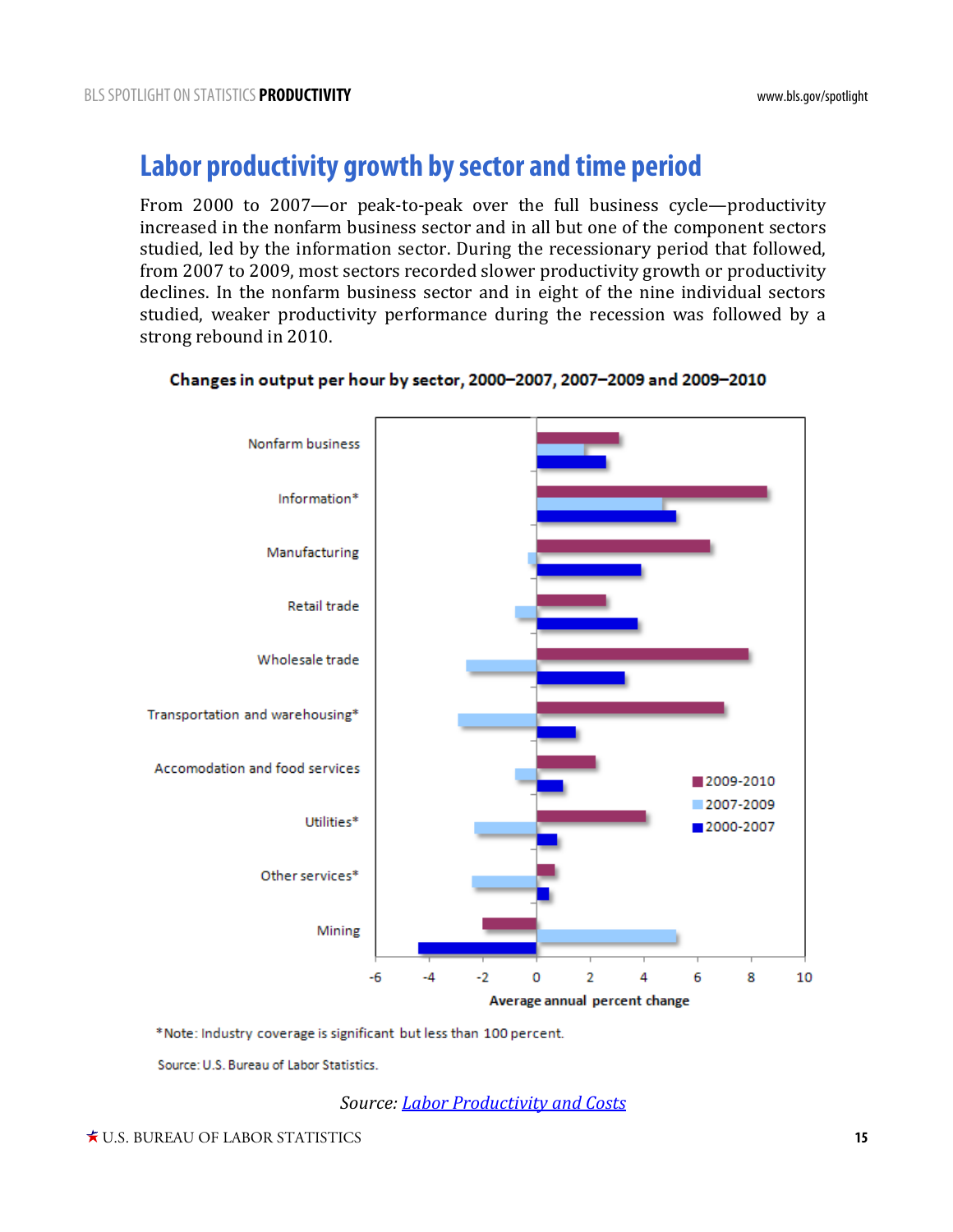### **Labor productivity growth by sector**

The patterns of productivity growth over the decade differed by sector. In most of the measured sectors, productivity grew more rapidly during the early stages of the 2000–2007 business cycle, then more gradually over the later parts of the cycle. Most of the sectors recorded some decline in productivity during the 2007–2009 recession and a strong rebound in productivity growth during the first year of the recovery, 2009–2010.

Productivity in the information sector grew steadily at a rapid pace throughout the decade, slowing only slightly during the 2007–2009 recessionary period and accelerating during the first year of the recovery.

Mining productivity trends differed from those in the other sectors studied. Productivity fell during the full business cycle, reflecting increasing labor hours and decreasing returns to exploration activities. This trend was reversed during the recessionary period of 2007–2009 as falling commodity prices caused exploration activities to be reduced and labor hours to fall.

(This is an [interactive chart](http://www.bls.gov/spotlight/2013/productivity/home.htm#growth_by_sector) on the BLS Spotlight HTML page.)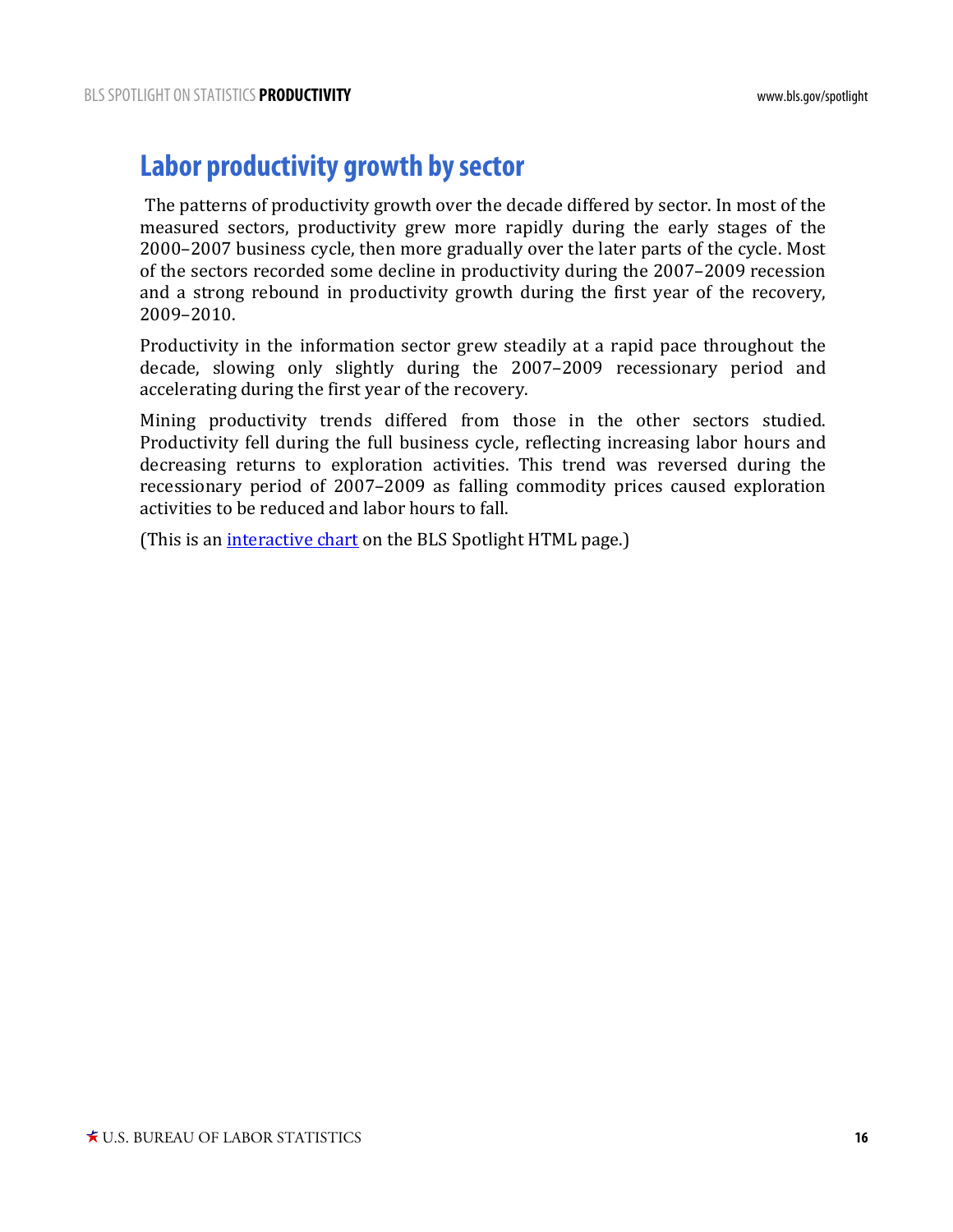#### Output per hour by sector, 2000 to 2010



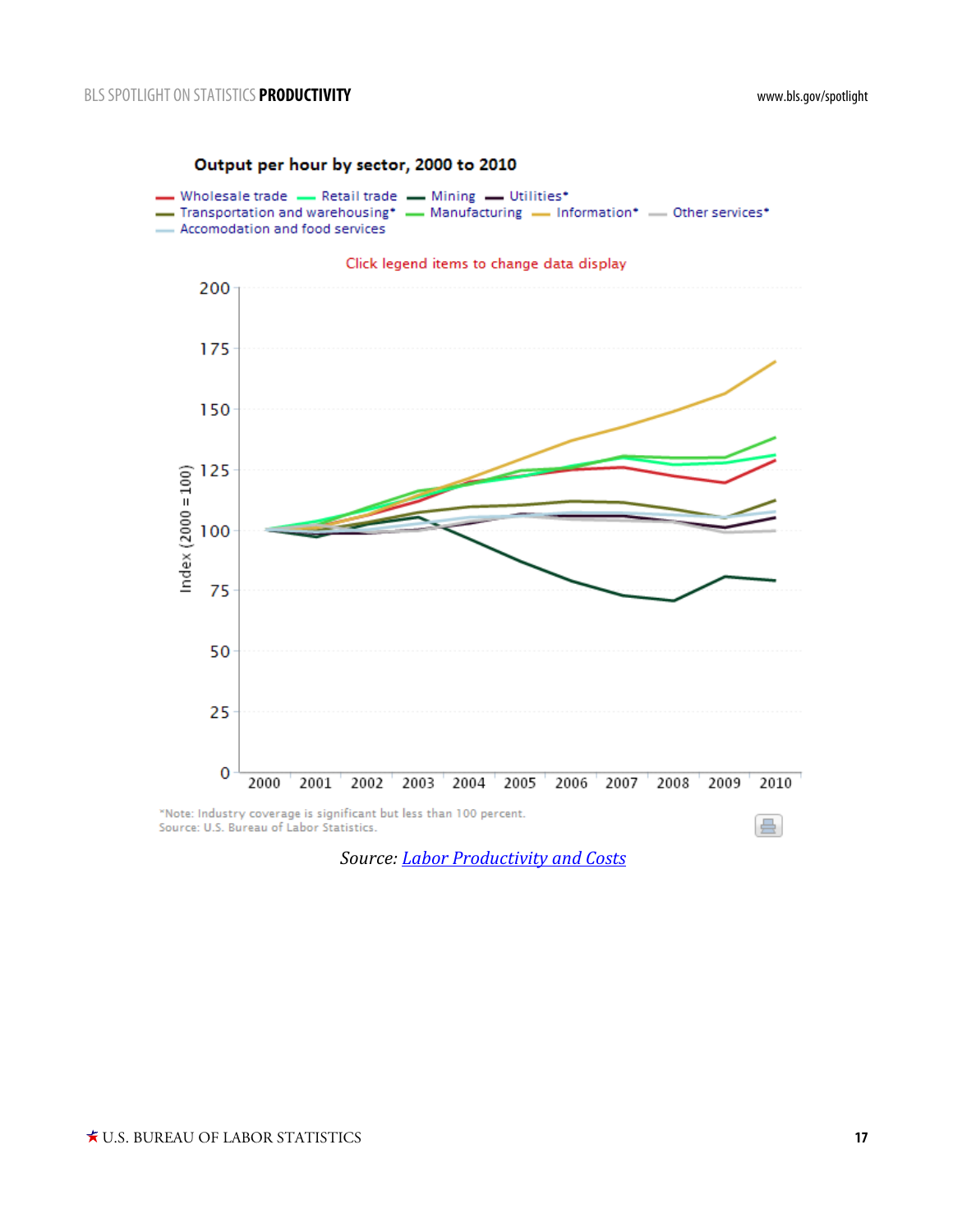#### **Information sector**

Since 1989, the unemployment rate for Puerto Ricans (those living in the 50 states or the District of Columbia) has remained above the rates for Mexican Americans and Cubans. In 2005, the unemployment rate for Cubans reached a low of 3.3 percent; in 2011, the unemployment rate for Cubans was 11.2 percent, about the same as that of Mexican Americans and the overall rate for Hispanics or Latinos.

(This is an *interactive chart* on the BLS Spotlight HTML page.)

#### Output per hour in selected information industries, 2000 to 2010

- Newspaper, periodical, book, and directory publishers - Software publishers

Radio and television broadcasting - Cable and other subscription programming

Wired telecommunications carriers - Wireless telecommunications carriers (except satellite)

- Motion picture and video exhibition - Information\*



Click legend items to change data display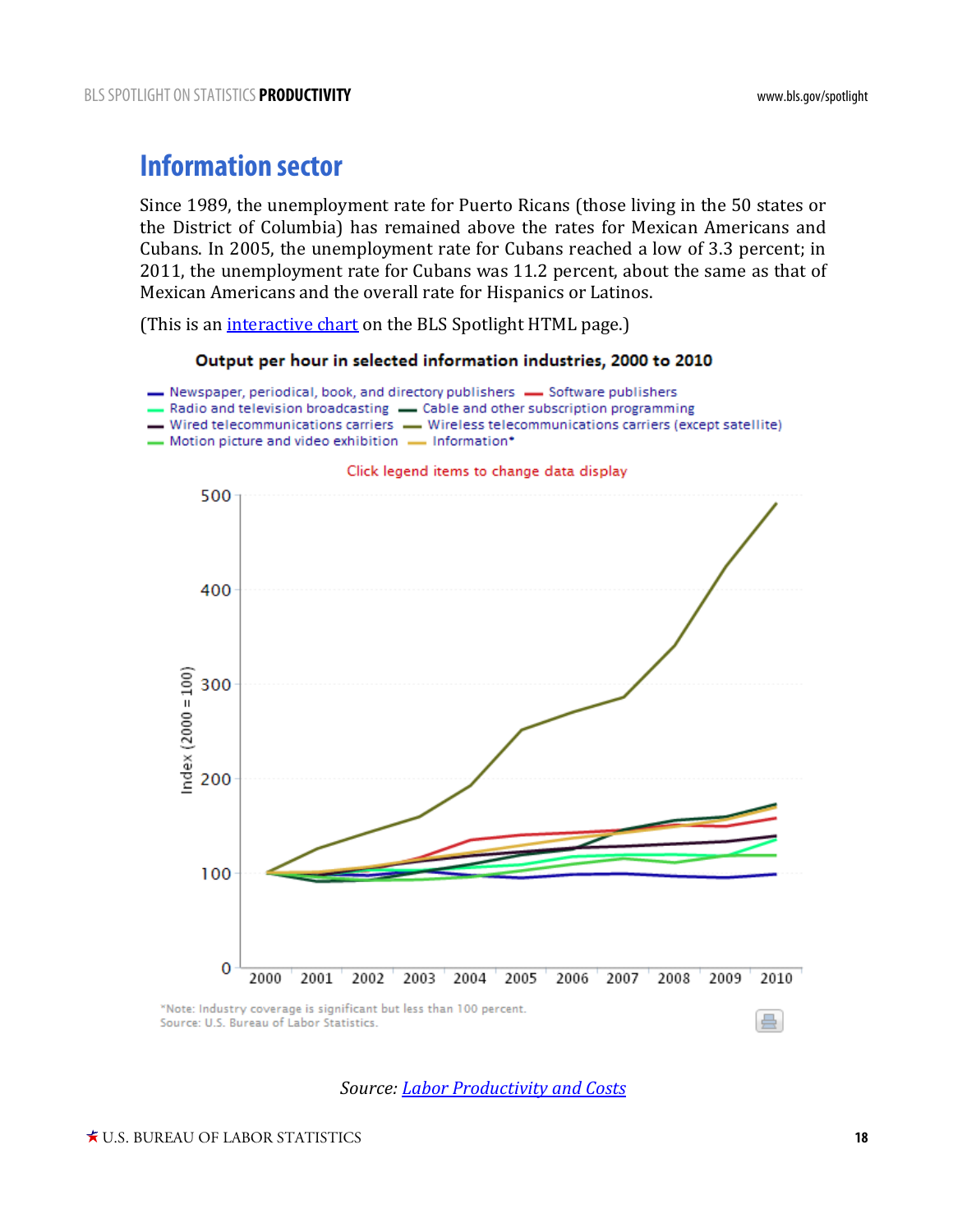### **Manufacturing and mining sectors**

Productivity rose in the manufacturing sector and in most component industries from 2000 to 2010. For the sector as a whole and for many manufacturing industries, productivity growth was accompanied by declining labor hours. Productivity fell in the mining sector and in the oil and gas extraction and coal mining industries as output grew weakly or declined and hours rose.

Computer and peripheral equipment manufacturing recorded very rapid productivity growth through 2008, but productivity fell during the recession. Productivity and output in semiconductor and electronic component manufacturing expanded more gradually, but growth accelerated as the economy recovered after 2009.

A number of manufacturing industries were adversely impacted by the recession from 2007 to 2009. While some, like motor vehicle manufacturers, adopted structural changes that resulted in a strong rebound in productivity during the recovery, others did not recover as quickly. Cut and sew apparel manufacturing experienced significant declines in output, hours, and productivity throughout the decade.

Mining sector productivity closely paralleled the trend seen in the oil and gas extraction industry, where hours rose faster than output. The output and hours of the support activities for mining industry grew rapidly, but those services were entirely consumed by the mining extraction industries and therefore did not contribute to the output sold outside the mining sector.

(This is an *interactive chart* on the BLS Spotlight HTML page.)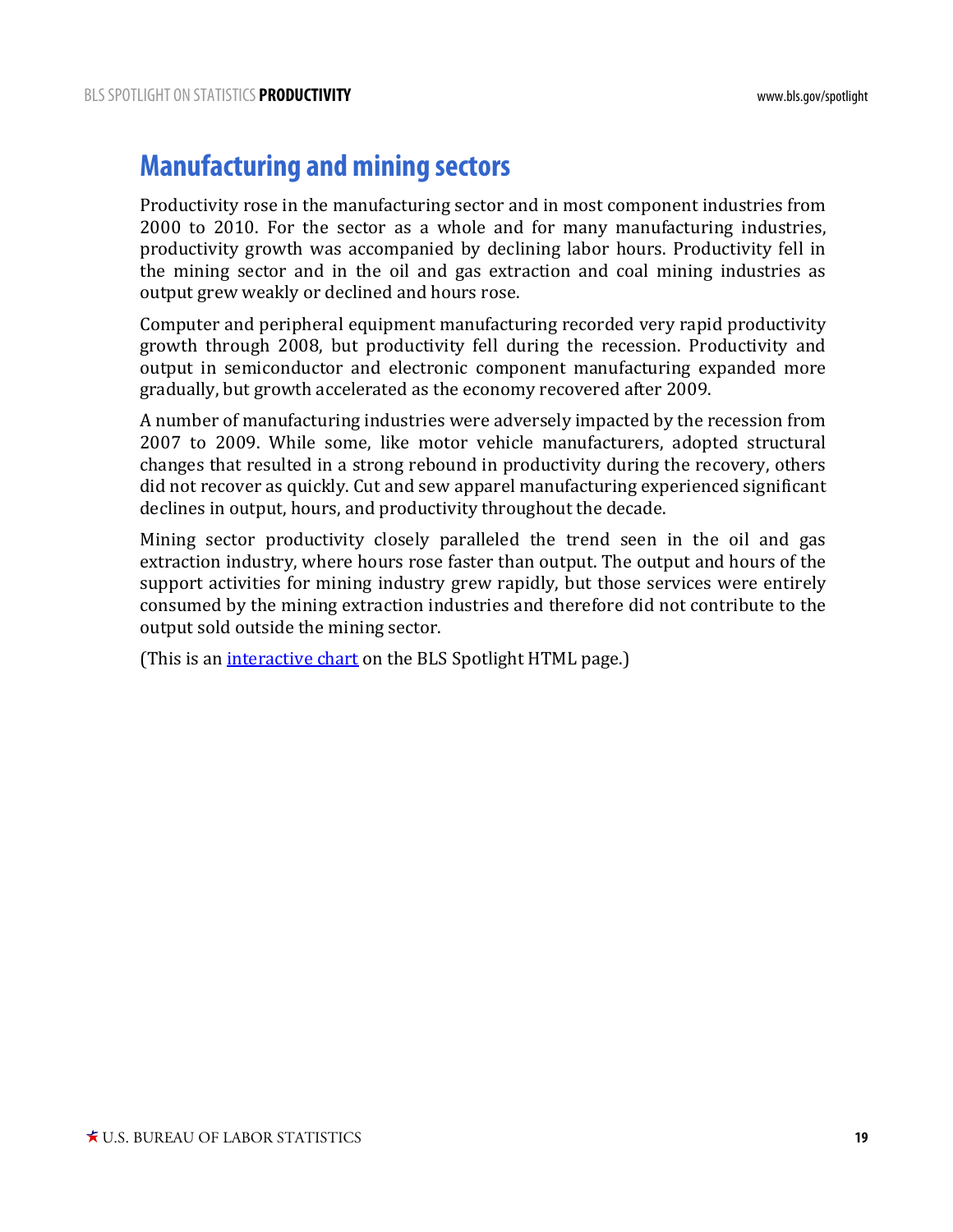





Source: U.S. Bureau of Labor Statistics.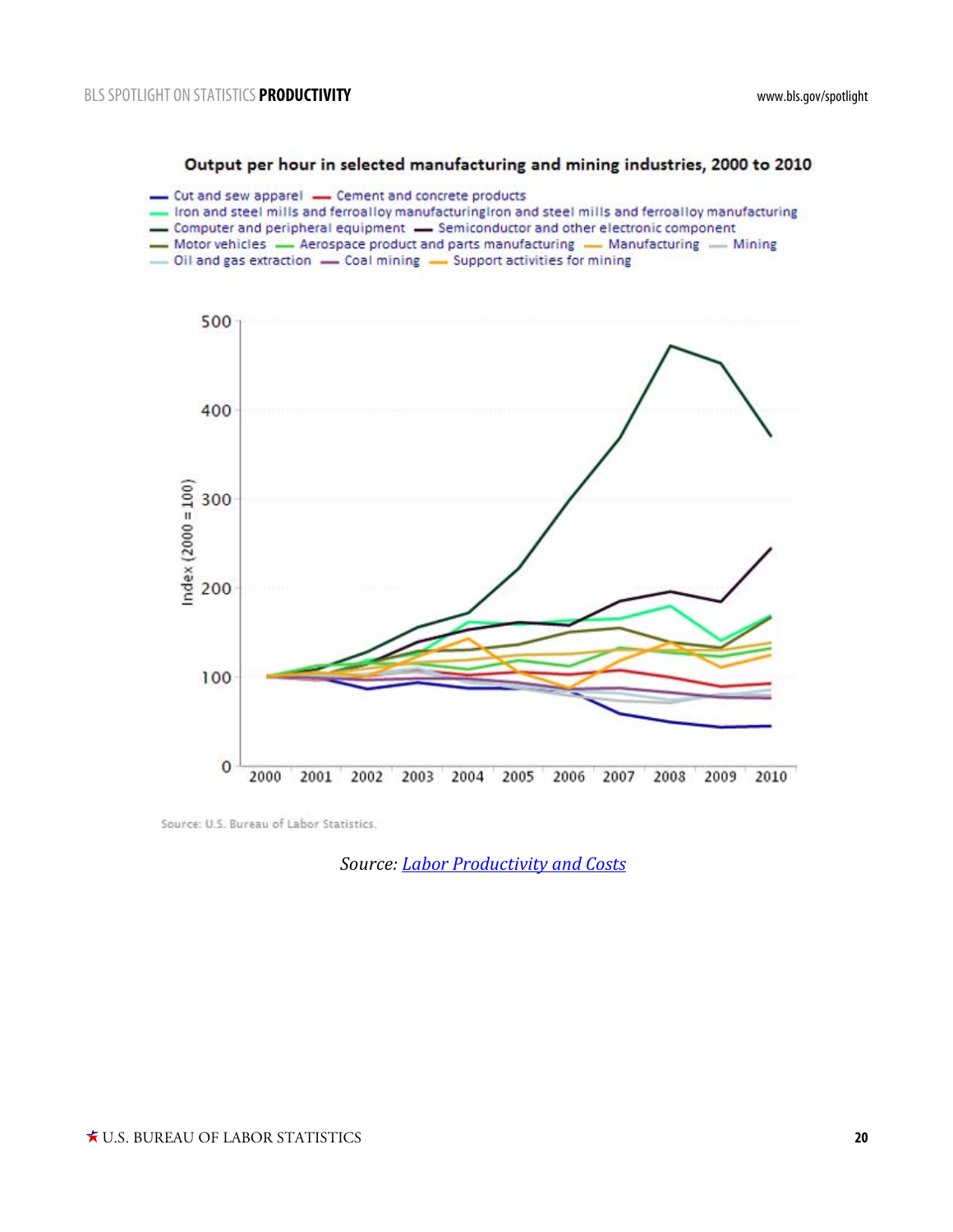### **Retail and wholesale trade sectors**

Productivity growth in retail trade was concentrated in electronics and appliance stores and electronic shopping and mail-order houses. In other general merchandise stores, which include warehouse clubs and supercenters, productivity grew slightly faster than the average for the sector. Output growth in these industries was accompanied by declines or slower growth in employee hours. Productivity in department stores was nearly flat, declining slightly over the period as output dropped more than labor hours.

Productivity growth in the wholesale trade sector reflects, in part, particularly large productivity gains in commercial equipment merchant wholesalers, which includes the wholesaling of computers, medical and surgical equipment, and other IT equipment. The declining productivity in wholesale electronic markets and agents and brokers was mainly due to flat output and rising hours for agents and brokers, who buy and sell goods on others' behalf. Wholesale electronic (business-to-business) markets recorded productivity gains, but this represents a much smaller component of the industry.

(This is an *interactive chart* on the BLS Spotlight HTML page.)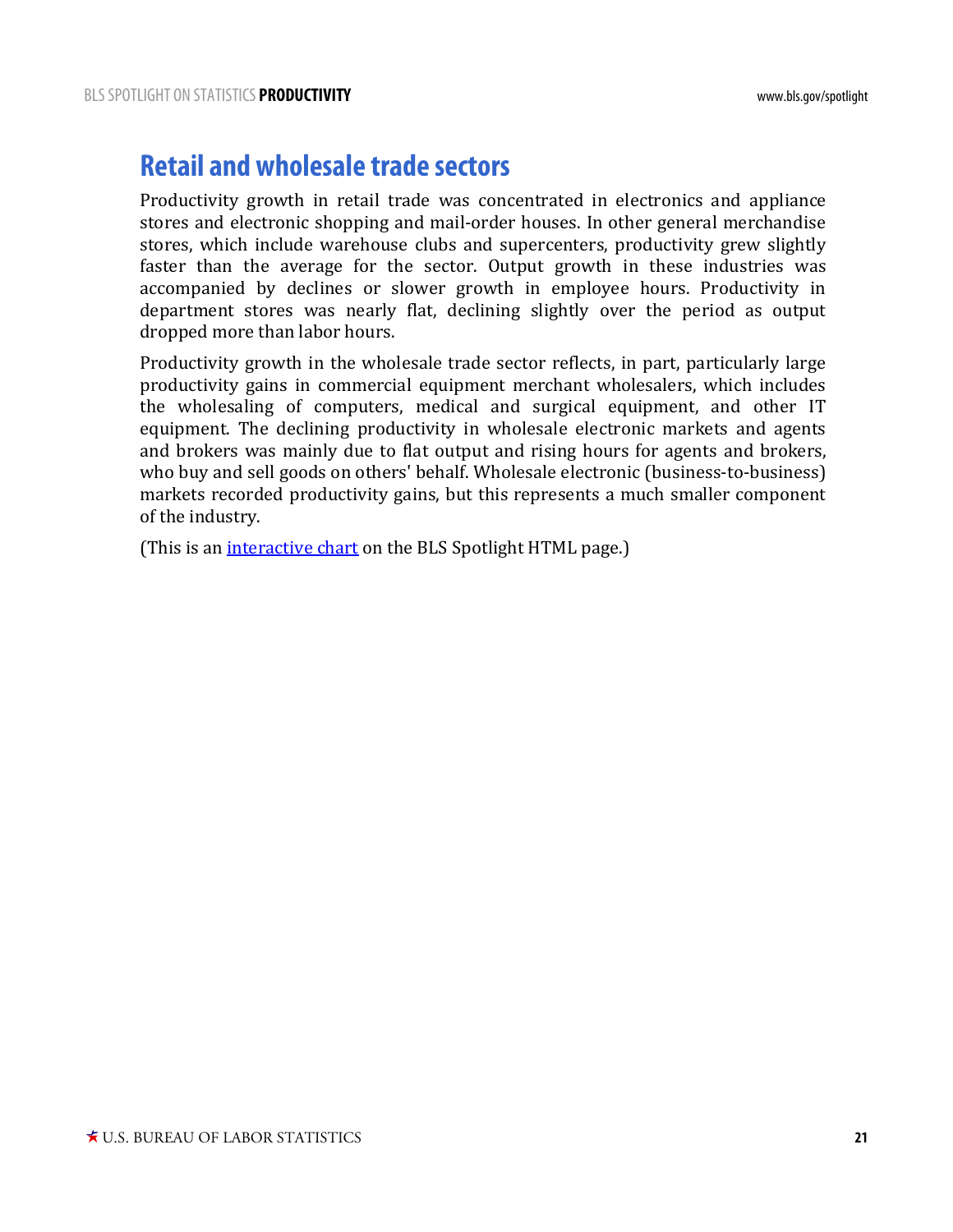#### Output per hour in selected trade industries, 2000 to 2010

- Commercial equipment merchant wholesalers
- Wholesale electronic markets and agents and brokers Wholesale trade
- Department stores Other general merchandise stores
- Electronic shopping and mail-order houses Electronics and appliance stores
- Grocery stores Clothing stores Retail trade



Source: U.S. Bureau of Labor Statistics.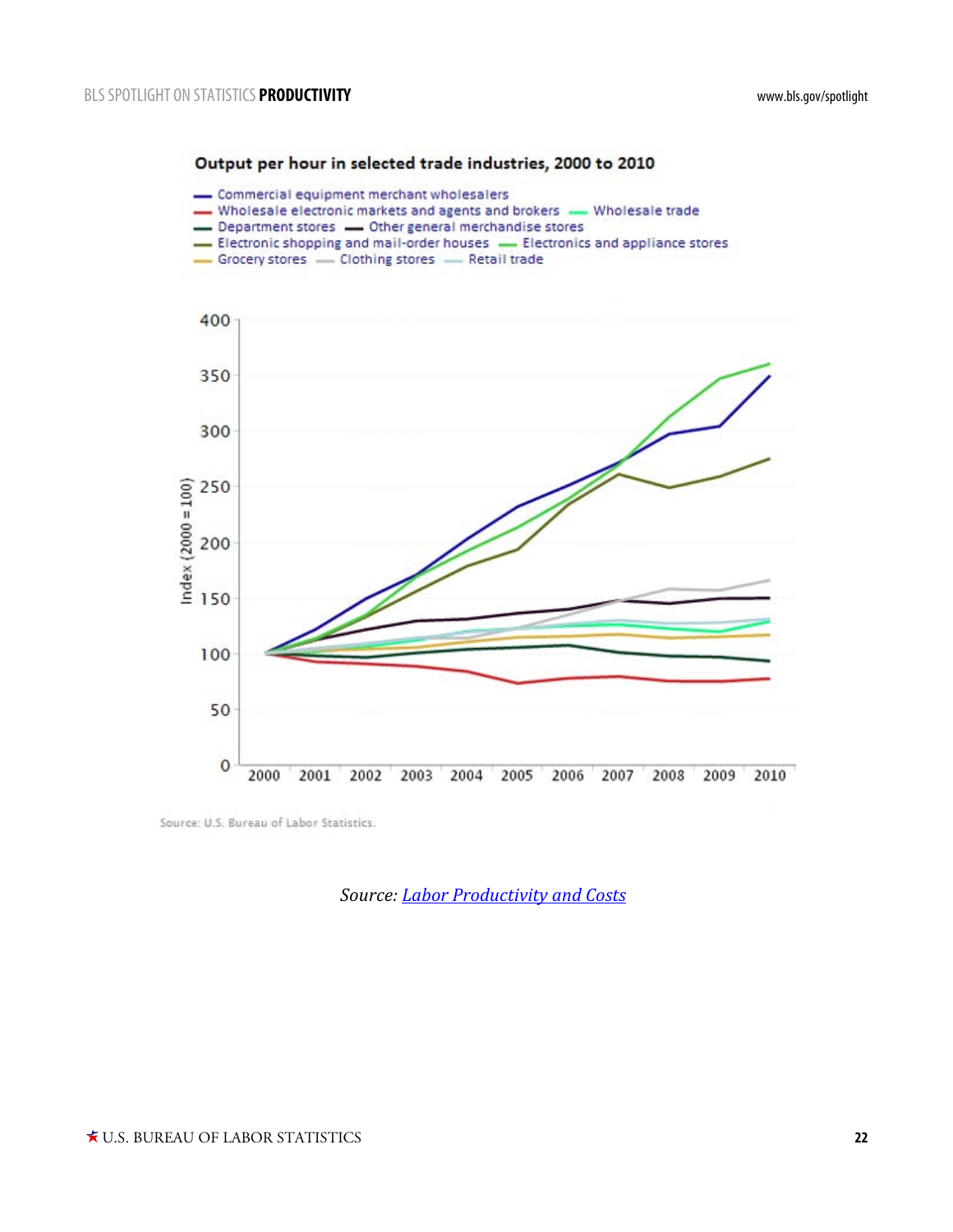### **Selected service-providing industries**

Productivity growth resulted from structural changes in a number of serviceproviding industries, caused by advances in IT that reduced employee hours or limited their growth. In some industries, such as employment placement agencies and travel arrangement and reservation services, output increased despite reductions in employee hours.

In commercial banking, a number of changes, including deregulation of the industry and the increased use of IT, affected productivity growth. Deregulation allowed banks to offer new services and led to increased competition and consolidation in the industry. Expanded use of ATM machines, the internet, and other types of IT-in service delivery helped to reduce costs and also enabled banks to offer new services without a proportional increase in staff.

Productivity in air transportation was affected by structural changes and events that occurred over the decade. Mergers, the rise of low-cost carriers, and the adverse effects of the September 11th, 2001 terrorist attacks impacted the growth in output, hours, and productivity in the industry. Despite setbacks to the industry, air carriers were able to substantially increase output while reducing labor input.

For the postal service, competition from online services and couriers caused a decrease in output, but the organization engaged in aggressive cost cutting measures to reduce labor hours. This resulted in a rise in productivity during the time period.

(This is an *interactive chart* on the BLS Spotlight HTML page.)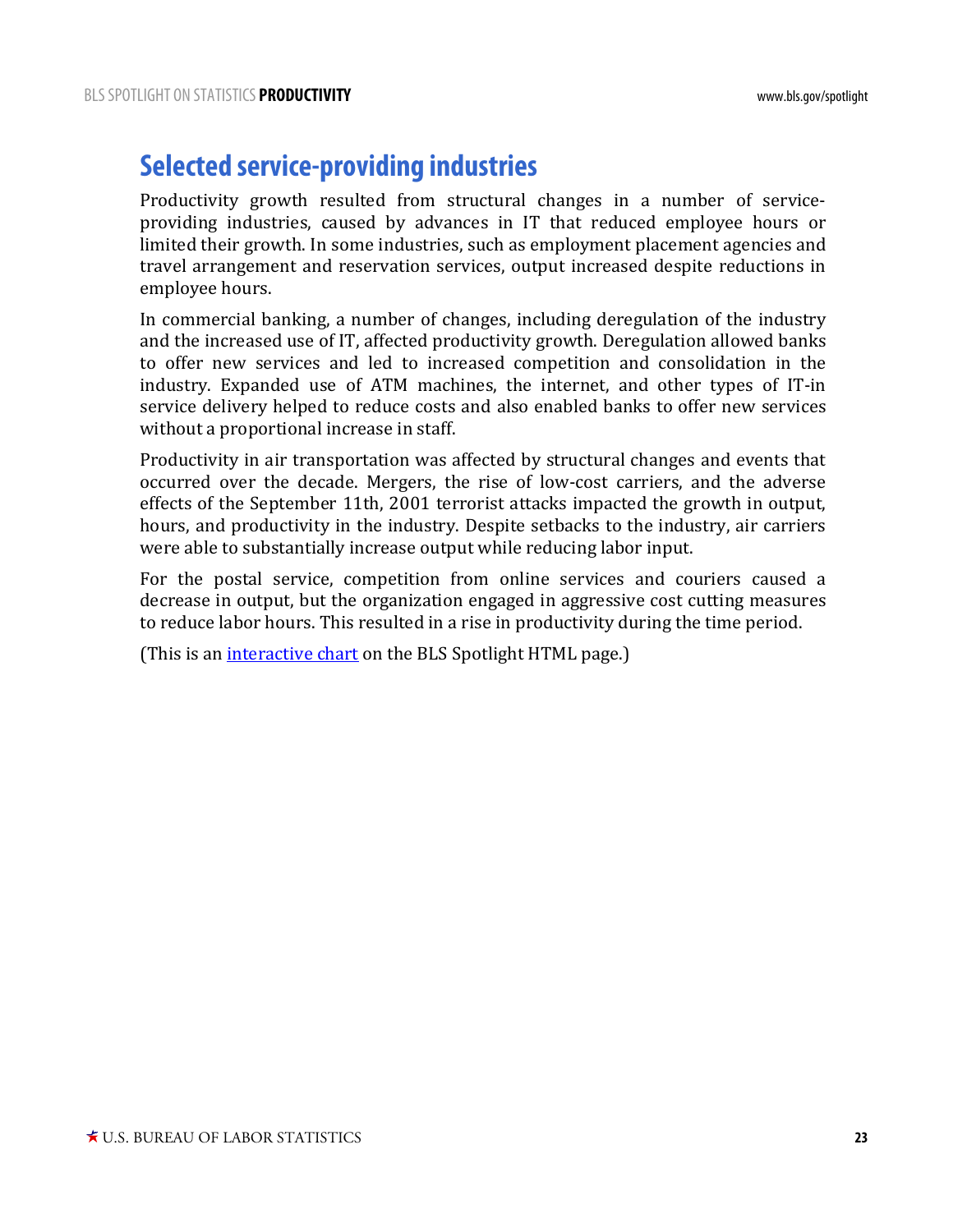#### Output per hour in selected service-providing industries, 2000 to 2010



Source: U.S. Bureau of Labor Statistics.